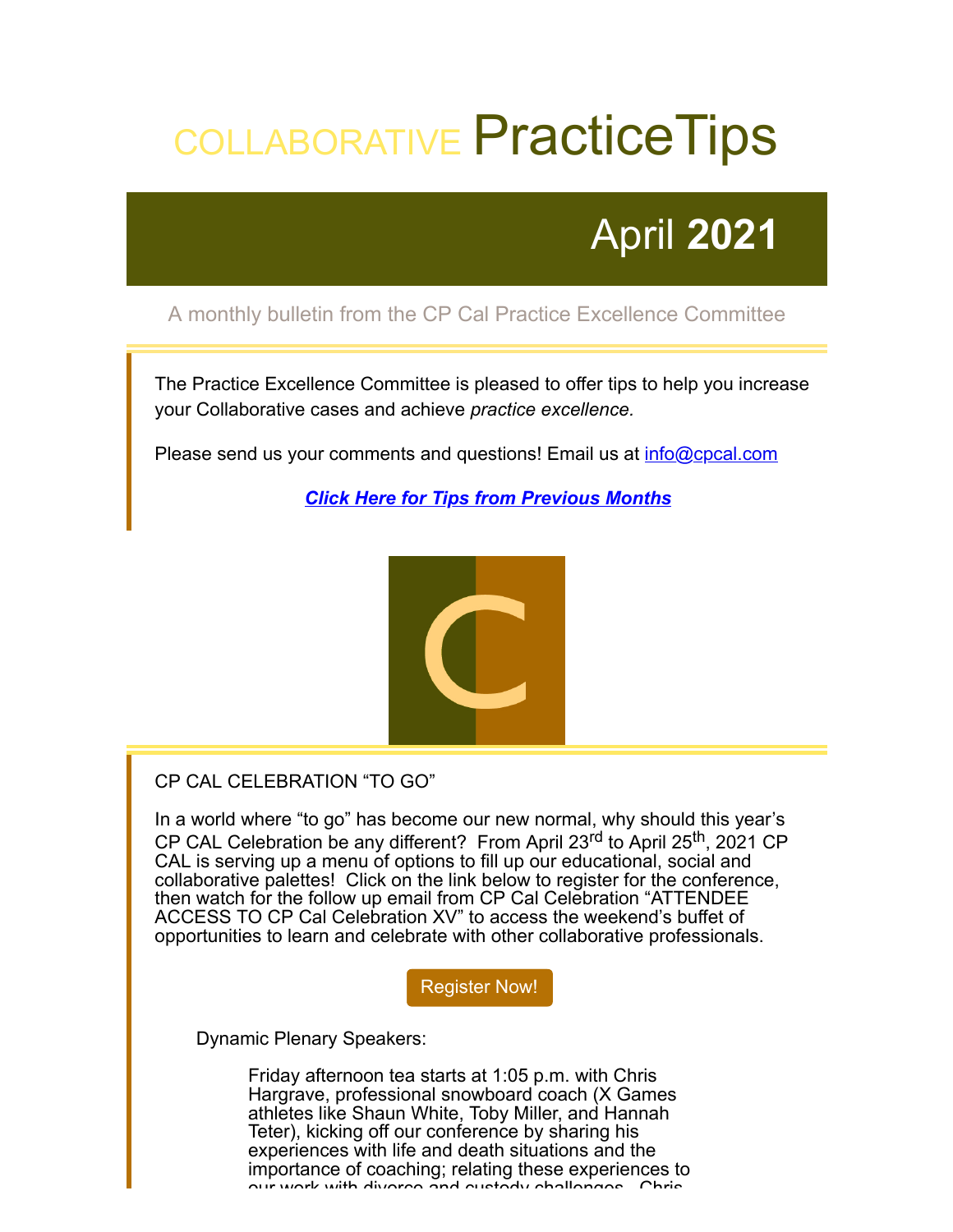our work with divorce and custody challenges. Chris will guide us through philosophies and methodologies to inspire and work with our collaborative teams.

Saturday's lunch hour starts at 11:20 a.m. and spotlights Deborah Gilman, who will be providing the space for us to "Roll With It" by teaching us to recognize resistant behavior in our clients (avoidance, defensiveness, confrontation) and underlying motivations. Deborah will help us to identify best practices to respond to unwilling clients. Deborah will also focus on creating cooperation between professionals and clients for eliciting change and making agreements.

Sunday morning at 11:00 a.m. Jarrett Green will round out our three-day pub crawl by sharing the how to's of Stress Resiliency and Peak Performance for High-Stress Professionals. Jarrett's main course includes a collection of tangible, science-based techniques - which can be put to use the very next day - for reducing stress, magnifying resiliency, and enhancing cognitive functioning in our collaborative work and personal lives. Prepare for a meal filled with joy and emotional empowerment!

3 Days of Interactive and Skill-Building Workshops:

Workshops # 1 through #12 provide the main ingredients for the collaborative, settlement negotiation, coaching, financial, team collaboration and high conflict skills that we have been craving.

Premier Networking:

Collaborative Practice on zoom creates teams that can be made and cultivated based on affinity, expertise and unique experience, all of which will benefit the families we work with. Don't miss expanding your practice by not being limited to the old school notion of the inperson meetings. Taking classes together creates common language and growing trust. These connections are always the strongest basis for referrals and team formation.

Opportunities to Socialize and Celebrate with Other Collaborative Professionals:

Don't miss our Friday Night Dine Around! Sign up for any one of the following selections, set up a relaxing space and enjoy happy hour:

- Draw-A-Saurus, Dr. Freud (Pictionary)
- Favorite Romantic Comedies
- Drink, Dine and Dash
- Wine, Cheese, Chocolate & Fruit Nothing Better
- Cocktails and Game Night
- Wine, Cheese, and Experiences That Please
- Book Lovers
- What We've Learned From the Pandemic share and connect
- Recipe Swap Recipe Swap Share Your Favorite